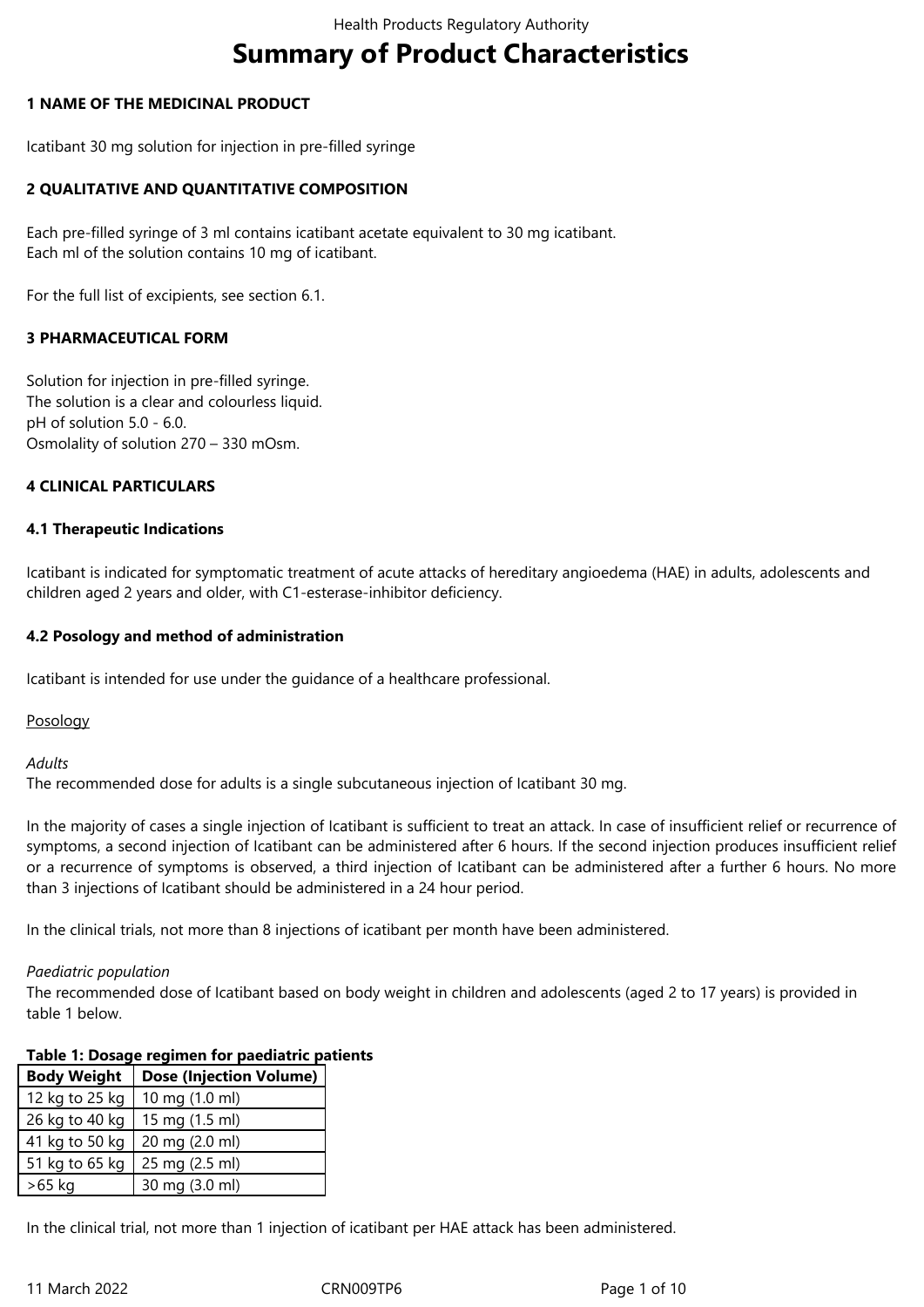No dosage regimen for children aged less than 2 years or weighing less than 12 kg can be recommended as the safety and efficacy in this paediatric group has not been established.

#### *Elderly*

Limited information is available on patients older than 65 years of age.

Elderly people have been shown to have increased systemic exposure to icatibant. The relevance of this to the safety of Icatibant is unknown (see section 5.2).

#### *Hepatic impairment*

No dose adjustment is required in patients with hepatic impairment.

*Renal impairment*

No dose adjustment is required in patients with renal impairment.

#### Method of administration

Icatibant is intended for subcutaneous administration preferably in the abdominal area.

Icatibant solution for injection should be injected slowly due to the volume to be administered. Each Icatibant syringe is intended for single use only.

Refer to the patient information leaflet for instructions for use.

#### *Caregiver/self-administration*

The decision on initiating caregiver or self-administration of Icatibant should only be taken by a physician experienced in the diagnosis and treatment of hereditary angioedema (see section 4.4).

#### *Adults*

Icatibant may be self-administered or administered by a caregiver only after training in subcutaneous injection technique by a healthcare professional.

#### *Children and adolescents aged 2-17 years*

Icatibant may be administered by a caregiver only after training in subcutaneous injection technique by a healthcare professional.

## **4.3 Contraindications**

Hypersensitivity to the active substance or to any of the excipients listed in section 6.1.

#### **4.4 Special warnings and precautions for use**

#### Laryngeal attacks

Patients with laryngeal attacks should be managed in an appropriate medical institution after injection until the physician considers discharge to be safe.

#### Ischemic heart disease

Under ischemic conditions, a deterioration of cardiac function and a decrease in coronary blood flow could theoretically arise from antagonism of bradykinin receptor type 2. Caution should therefore be observed in the administration of Icatibant to patients with acute ischemic heart disease or unstable angina pectoris (see section 5.3).

#### **Stroke**

Although there is evidence to support a beneficial effect of B2 receptor blockade immediately following a stroke, there is a theoretical possibility that icatibant may attenuate the positive late phase neuroprotective effects of bradykinin. Accordingly, caution should be observed in the administration of Icatibant to patients in the weeks following a stroke.

#### Caregiver/self-administration

For patients who have never received icatibant previously, the first treatment of Icatibant should be given in a medical institution or under the guidance of a physician.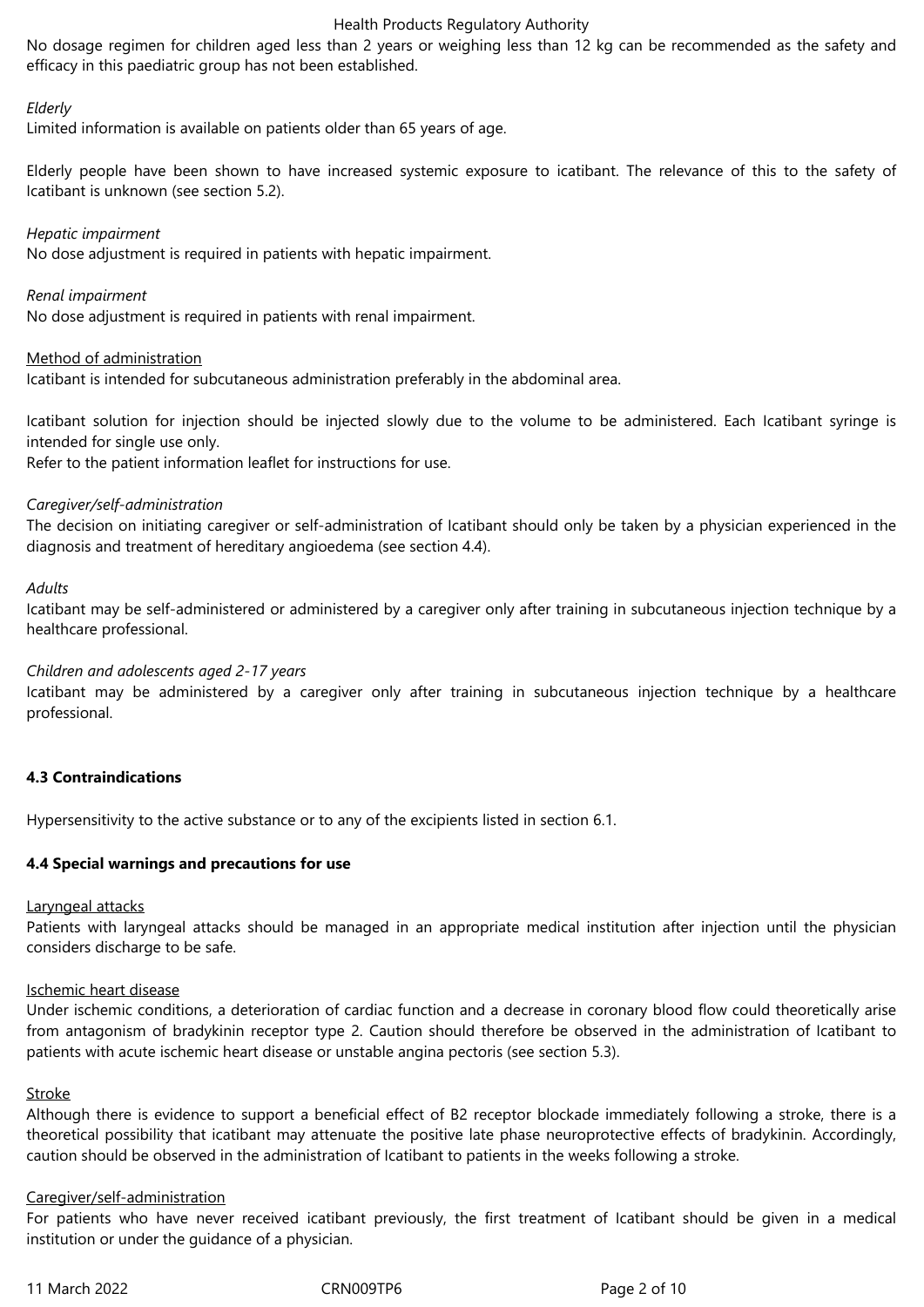In case of insufficient relief or recurrence of symptoms after self-treatment or administration by a caregiver, it is recommended that the patient or caregiver should seek medical advice. For adults, subsequent doses that may be required for the same attack should be administered within a medical institution (see section 4.2). There are no data on administering subsequent doses for the same attack in adolescents or children.

Patients experiencing a laryngeal attack should always seek medical advice and be observed in a medical institution also after having taken the injection at home.

#### Paediatric population

There is limited experience with treatment of more than one HAE attack with icatibant in the paediatric population.

This medicine contains less than 1 mmol sodium (23 mg) per dose, that is to say essentially 'sodium-free'.

#### **4.5 Interaction with other medicinal products and other forms of interactions**

Pharmacokinetic drug interactions involving CYP450 are not expected (see section 5.2).

Co-administration of icatibant with angiotensin-converting-enzyme (ACE) inhibitors has not been studied. ACE inhibitors are contraindicated in HAE patients due to possible enhancement of bradykinin levels.

#### Paediatric population

Interaction studies have only been performed in adults.

#### **4.6 Fertility, pregnancy and lactation**

#### **Pregnancy**

For icatibant, no clinical data on exposed pregnancies are available. Animal studies showed effects on uterine implantation and parturition (see section 5.3), but the potential risk for humans is unknown.

Icatibant should be used during pregnancy only, if the potential benefit justifies the potential risk for the foetus, (e.g for treatment of potentially life-threatening laryngeal attacks).

#### Breast-feeding

Icatibant is excreted in the milk of lactating rats at concentrations similar to those in maternal blood. No effects were detected in the post-natal development of rat pups.

It is unknown whether icatibant is excreted in human breast milk, but it is recommended that breastfeeding women, who wish to take Icatibant, should not breastfeed for 12 hours after treatment.

#### **Fertility**

In both rats and dogs, repeated use of icatibant resulted in effects on reproductive organs. Icatibant had no effect on the fertility of male mice and rats (see section 5.3). In a study of 39 healthy adult men and women treated with 30 mg every 6 hours for 3 doses every 3 days for a total of 9 doses, there were no clinically significant changes from baseline in basal and GnRH-stimulated concentration of reproductive hormones in either females or males. There were no significant effects of icatibant on the concentration of luteal phase progesterone and luteal function, or on menstrual cycle length in females and there were no significant effects of icatibant on sperm count, motility and morphology in males. The dosing regimen used for this study is unlikely to be sustained in the clinical setting.

#### **4.7 Effects on ability to drive and use machines**

Icatibant has minor influence on the ability to drive and use machines. Fatigue, lethargy, tiredness, somnolence, and dizziness have been reported following the use of icatibant. These symptoms may occur as a result of an attack of HAE. Patients should be advised not to drive and use machines if they feel tired or dizzy.

## **4.8 Undesirable effects**

#### Summary of the safety profile

11 March 2022 CRN009TP6 Page 3 of 10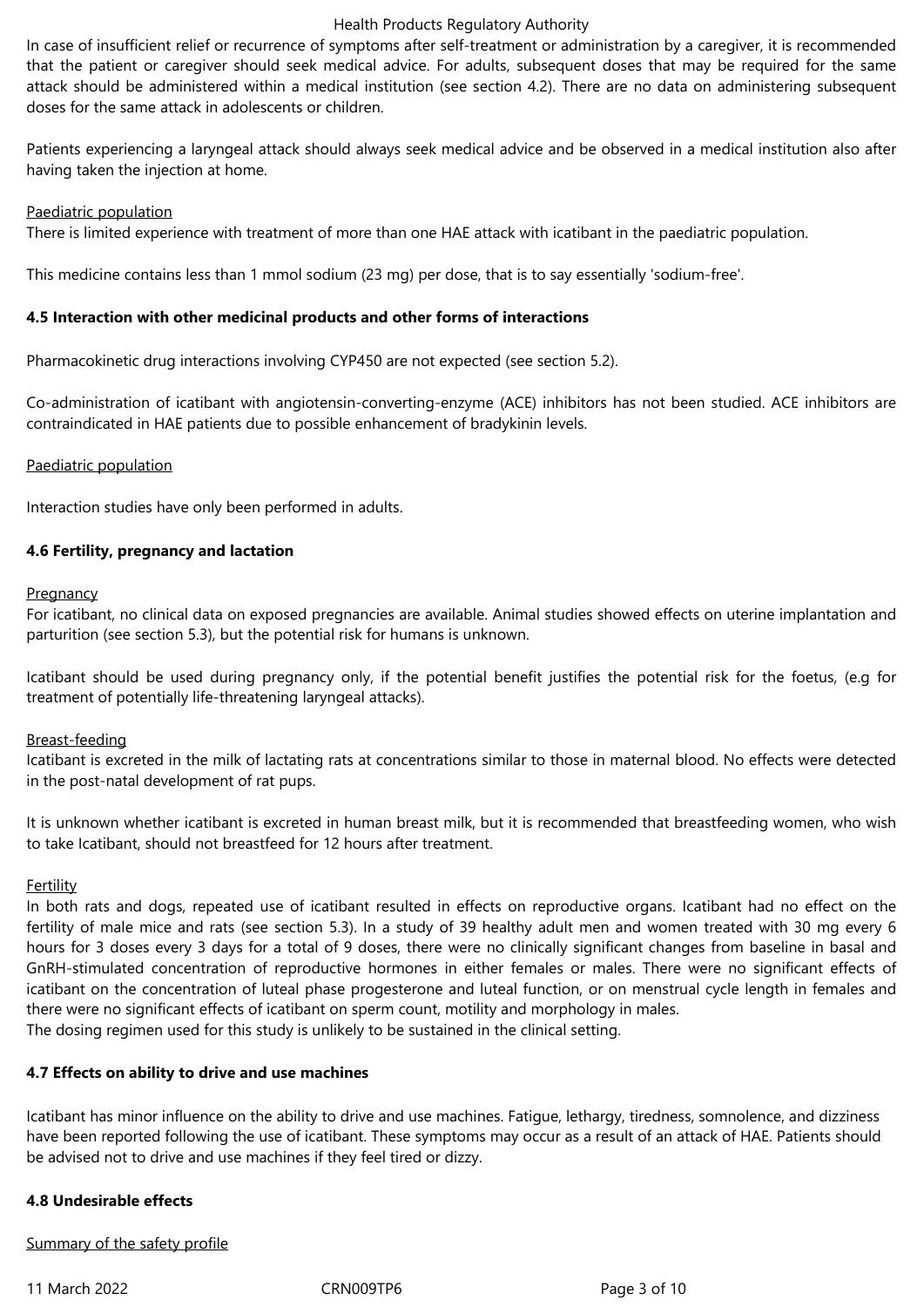In clinical studies used for registration of icatibant, a total of 999 HAE attacks have been treated with 30 mg icatibant administered subcutaneously by a healthcare professional. Icatibant 30 mg SC has been administered by a healthcare professional to 129 healthy subjects and 236 patients with HAE.

Almost all subjects who were treated with subcutaneous icatibant in clinical trials developed reactions at the site of injection (characterised by skin irritation, swelling, pain, itchiness, erythema, burning sensation). These reactions were generally mild to moderate in severity, transient, and resolved without further intervention.

#### Tabulated list of adverse reactions

The frequency of adverse reactions listed in Table 2 is defined using the following convention: Very common (≥1/10); common (≥1/100 to <1/10); uncommon (≥1/1,000 to <1/100); rare (≥1/10,000 to <1/1,000); very rare (<1/10,000), not known (cannot be estimated from available data).

All adverse reactions from post-marketing experience are *italicised.*

#### **Table 2: Adverse reactions reported with icatibant**

| <b>System Organ Class</b>                                   | <b>Frequency</b>          |                          |           |  |  |
|-------------------------------------------------------------|---------------------------|--------------------------|-----------|--|--|
|                                                             | very common               | common                   | not known |  |  |
| <b>Nervous system disorders</b>                             |                           | dizziness, headache      |           |  |  |
| <b>Gastrointestinal disorders</b>                           |                           | nausea                   |           |  |  |
| <b>Skin and subcutaneous tissue disorders</b>               |                           | rash, erythema, pruritus | urticaria |  |  |
| <b>General disorders and administration site conditions</b> | injection site reactions* | pyrexia                  |           |  |  |
| <b>Investigations</b>                                       |                           | transaminases increased  |           |  |  |

\* Injection site bruising, Injection site hematoma, Injection site burning, Injection site erythema, Injection site hypoesthesia, Injection site irritation, Injection site numbness, Injection site edema, Injection site pain, Injection site pressure sensation, Injection site pruritus, Injection site swelling, Injection site urticaria, and Injection site warmth.

## Paediatric Population

A total of 32 paediatric patients (8 children aged 2 to 11 years and 24 adolescents aged 12 to 17 years) with HAE were exposed to treatment with icatibant during clinical studies. Thirty-one patients received a single dose of icatibant and 1 patient (an adolescent) received icatibant for two HAE attacks (in total, two doses). Icatibant was administered by subcutaneous injection at a dose of 0.4 mg/kg based on body weight to a maximum dose of 30 mg.

The majority of paediatric patients who were treated with subcutaneous icatibant experienced injection site reactions such as erythema, swelling, burning sensation, skin pain and itching/pruritus; these were found to be mild to moderate in severity and consistent with reactions that have been reported in adults. Two paediatric patients experienced injection site reactions which were assessed as severe and which were completely resolved within 6 hours. These reactions were erythema, swelling, burning and warm sensation.

No clinically significant changes in reproductive hormones were observed during clinical studies.

## Description of selected adverse reactions

#### **Immunogenicity**

Across repeated treatment in adults in the controlled phase III trials, transient positivity to anti-icatibant antibodies was observed in rare cases. All patients maintained efficacy. One icatibant-treated patient tested positive for anti-icatibant antibodies before and after treatment with icatibant. This patient was followed for 5 months and further samples were negative for anti-icatibant antibodies. No hypersensitivity or anaphylactic reactions were reported with icatibant.

#### Reporting of suspected adverse reactions

Reporting suspected adverse reactions after authorisation of the medicinal product is important. It allows continued monitoring of the benefit/risk balance of the medicinal product. Healthcare professionals are asked to report any suspected adverse reactions via the HPRA Pharmacovigilance. Website: www.hpra.ie.

#### **4.9 Overdose**

No clinical information on overdose is available.

11 March 2022 CRN009TP6 Page 4 of 10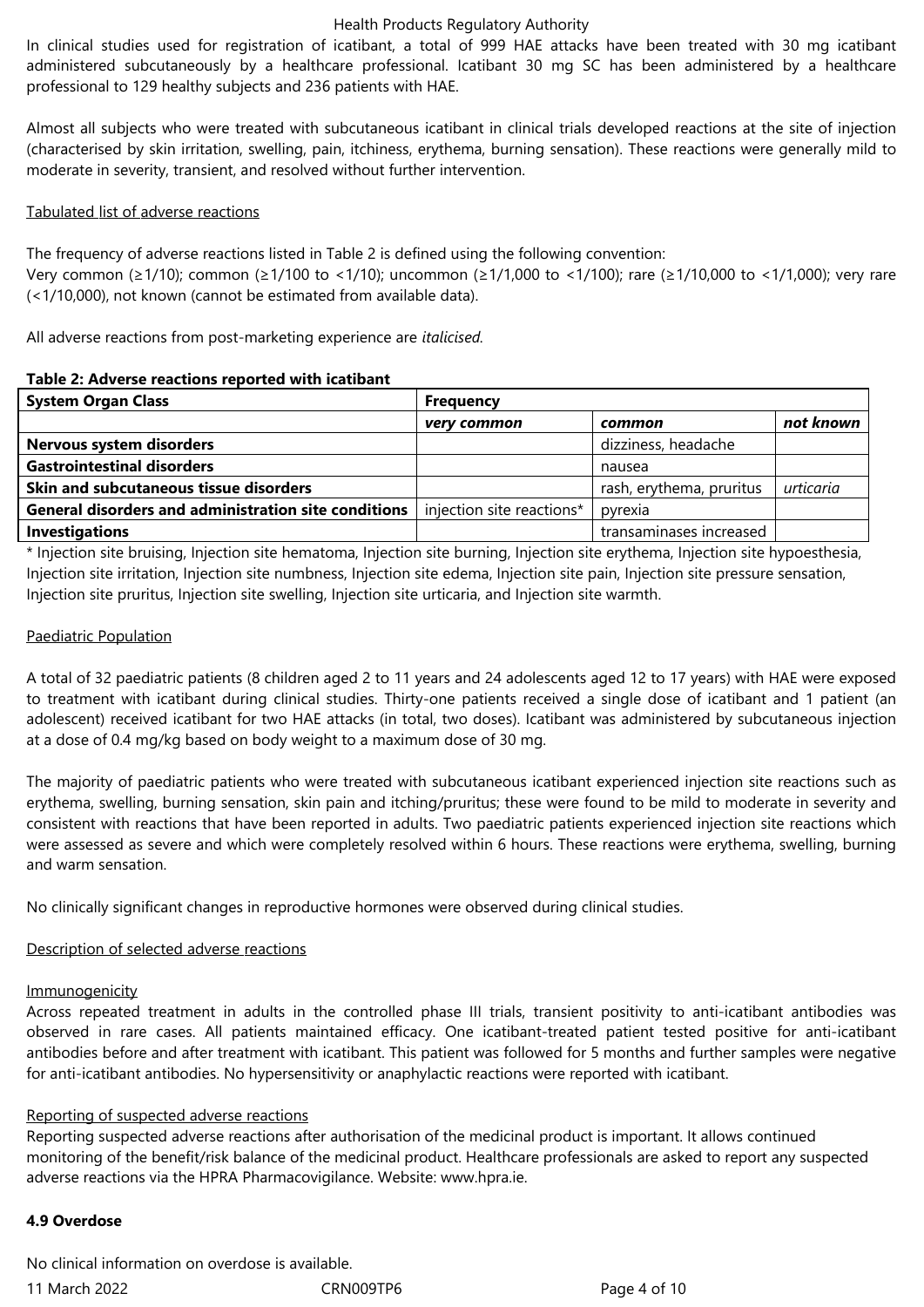A dose of 3.2 mg/kg intravenously (approximately 8 times the therapeutic dose) caused transient erythema, itching, flushing or hypotension in healthy subjects. No therapeutic intervention was necessary.

## **5 PHARMACOLOGICAL PROPERTIES**

## **5.1 Pharmacodynamic properties**

Pharmacotherapeutic group: Other haematological agents, drugs used to treat hereditary angioedema, ATC code: B06AC02

### Mechanism of action

HAE (an autosomal dominant disease) is caused by an absence or dysfunction of C1-esterase- inhibitor. HAE attacks are accompanied by an increased release of bradykinin, which is the key mediator in the development of the clinical symptoms.

HAE manifests as intermittent attacks of subcutaneous and/or sub mucosal oedema involving the upper respiratory tract, the skin and the gastrointestinal tract. An attack usually lasts between 2 to 5 days.

Icatibant is a selective competitive antagonist at the bradykinin type 2 (B2) receptor. It is a synthetic decapeptide with a structure similar to bradykinin, but with 5 non-proteinogenic amino acids. In HAE increased bradykinin concentrations are the key mediator in the development of the clinical symptoms.

#### Pharmacodynamic effects

In healthy young subjects, icatibant administered in doses of 0.8 mg/kg over 4 hours; 1.5 mg/kg/day or 0.15 mg/kg/day for 3 days, development of bradykinin-induced hypotension, vasodilatation and reflex tachycardia was prevented. Icatibant was shown to be a competitive antagonist when the bradykinin challenge dose was increased 4-fold.

#### Clinical efficacy and safety

Efficacy data were obtained from an initial open-label Phase II study and from three controlled Phase III studies.

Phase III clinical studies (FAST-1 and FAST-2) were randomized, double-blind, controlled trials and had identical designs except for the comparator (one with oral tranexamic acid as the comparator and one placebo controlled). A total of 130 patients were randomized to receive either a 30 mg dose of icatibant (63 patients) or comparator (either tranexamic acid, - 38 or placebo - 29 patients).

Subsequent episodes of HAE were treated in an open label extension. Patients with symptoms of laryngeal angioedema received open label treatment with icatibant. The primary efficacy endpoint was the time to onset of symptom relief using a visual analogue scale (VAS). Table 3 shows the efficacy results for these studies.

FAST-3 was a randomized, placebo-controlled, parallel-group study of 98 adult patients with a median age of 36 years. Patients were randomized to receive either icatibant 30 mg or placebo by subcutaneous injection. A subset of patients in this study experienced acute HAE attacks while receiving androgens, antifibrinolytic agents or Cl inhibitors. The primary endpoint was time to onset of symptom relief assessed using a 3-item composite visual analog score (VAS-3) consisting of assessments of skin swelling, skin pain, and abdominal pain. Table 4 shows the efficacy results for FAST-3.

In these studies, patients on icatibant had a faster median time to onset of symptom relief (2.0, 2.5 and 2.0 hours, respectively) compared to tranexamic acid (12.0 hours) and placebo (4.6 and 19.8 hours). The treatment effect of icatibant was confirmed by secondary efficacy endpoints.

In an integrated analysis of these controlled Phase III studies, the time to onset of symptom relief and time to onset of primary symptom relief were similar regardless of age group, sex, race, weight or whether or not the patient used androgens or antifibrinolytic agents.

Response was also consistent across repeated attacks in the controlled Phase III trials. A total of 237 patients were treated with 1,386 doses of 30 mg icatibant for 1,278 attacks of acute HAE. In the first 15 icatibant treated attacks (1,114 doses for 1,030 attacks), the median times to onset of symptom relief were similar across attacks (2.0 to 2.5 hours). 92.4% of these attacks of HAE were treated with a single dose of icatibant.

11 March 2022 CRN009TP6 Page 5 of 10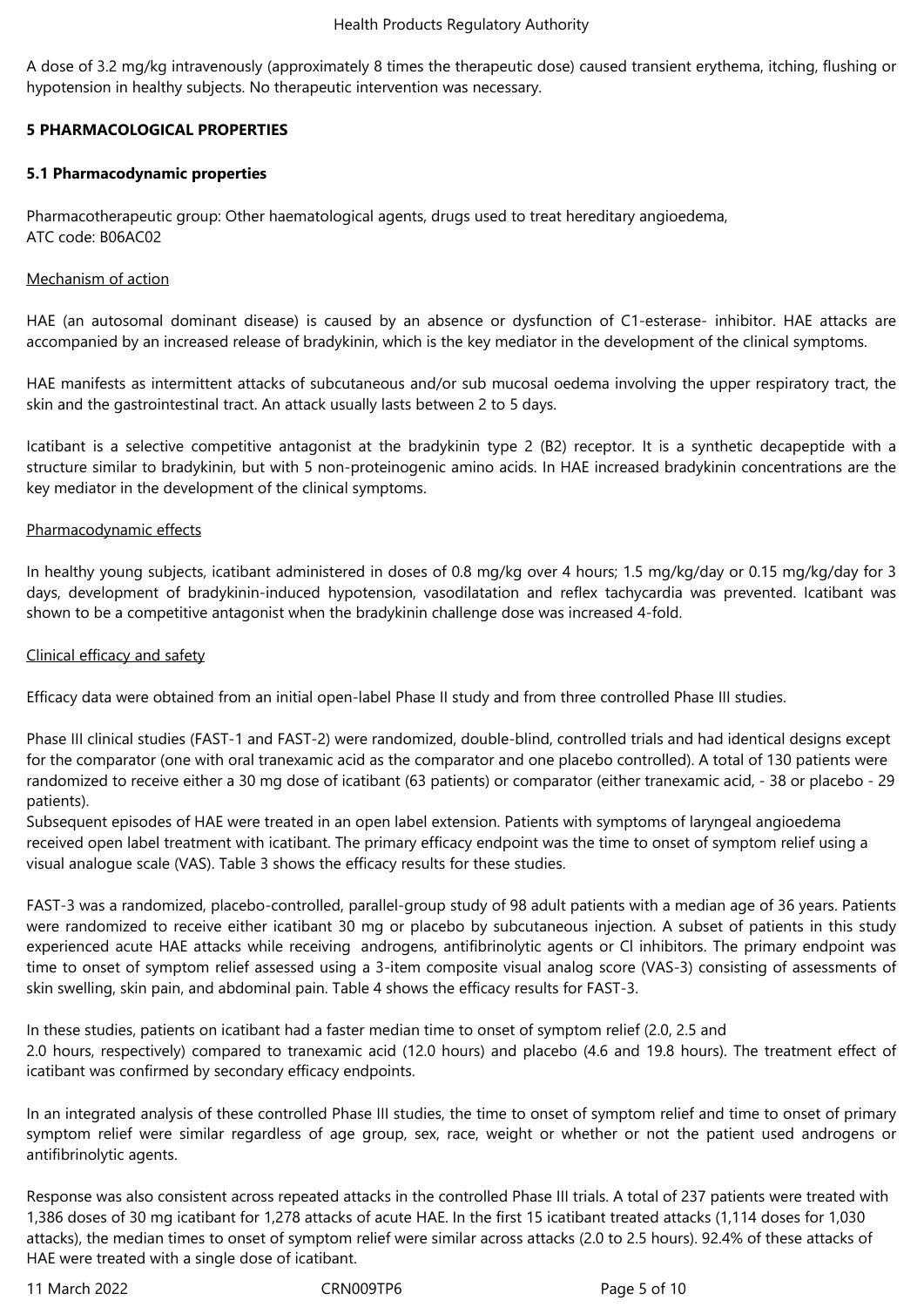# **Table 3. Efficacy results for FAST-1 and FAST-2**

| Controlled Clinical Study of icatibant vs Tranexamic acid or Placebo: Efficacy Results                     |                                                |                      |                                                                                                                                 |                                                 |                      |  |
|------------------------------------------------------------------------------------------------------------|------------------------------------------------|----------------------|---------------------------------------------------------------------------------------------------------------------------------|-------------------------------------------------|----------------------|--|
| FAST-2                                                                                                     |                                                |                      | FAST-1                                                                                                                          |                                                 |                      |  |
|                                                                                                            | Icatibant                                      | Tranexamic acid      |                                                                                                                                 | Icatibant                                       | Placebo              |  |
| Number of subjects in ITT Population                                                                       | 36                                             | 38                   | Number of<br>subjects in<br><b>ITT</b><br>Population                                                                            | 27                                              | 29                   |  |
| Baseline VAS(mm)                                                                                           | 63.7                                           | 61.5                 | <b>Baseline</b><br>VAS(mm)                                                                                                      | 69.3                                            | 67.7                 |  |
| Change from baseline to 4 hours                                                                            | $-41.6$                                        | $-14.6$              | Change from<br>baseline to 4<br>hours                                                                                           | $-44.8$                                         | $-23.5$              |  |
| Difference between treatments (95% CI, p-value)                                                            | $-27.8$<br>$(-39.4,$<br>$-16.2$ ) p<br>< 0.001 |                      | Difference<br>between<br>treatments<br>(95% CI,<br>p-value)                                                                     | $-23.3$<br>$(-37.1,$<br>$-9.4$ ) p =<br>0.002   |                      |  |
| Change from baseline to 12 hours                                                                           | $-54.0$                                        | $-30.3$              | Change from<br>baseline to<br>12 hours                                                                                          | $-54.2$                                         | $-42.4$              |  |
| Difference between treatments (95% CI, p-value)                                                            | $-24.1$<br>$(-33.6,$<br>$-14.6$ ) p<br>< 0.001 |                      | Difference<br>between<br>treatments<br>(95% CI,<br>p-value)                                                                     | $-15.2$<br>$(-28.6,$<br>$-1.7$ ) p<br>$= 0.028$ |                      |  |
| Median time to onset of symptom relief (hours)                                                             |                                                |                      | Median time<br>to onset of<br>symptom<br>relief (hours)                                                                         |                                                 |                      |  |
| All episodes ( $N = 74$ )                                                                                  | 2.0                                            | 12.0                 | All episodes<br>$(N = 56)$                                                                                                      | 2.5                                             | 4.6                  |  |
| Response rate (%, CI) at 4 hours after start of treatment                                                  |                                                |                      | Response<br>rate (%, CI) at<br>4 hours after<br>start of<br>treatment                                                           |                                                 |                      |  |
| All episodes ( $N = 74$ )                                                                                  | 80.0<br>(63.1,<br>91.6)                        | 30.6<br>(16.3, 48.1) | All episodes<br>$(N = 56)$                                                                                                      | 66.7<br>(46.0,<br>83.5)                         | 46.4<br>(27.5, 66.1) |  |
| Median time to onset of symptom relief: all symptoms<br>(hours):<br>Abdominal pain Skin swelling Skin pain | 1.6<br>2.6<br>1.5                              | 3.5<br>18.1<br>12.0  | Median time<br>to onset of<br>symptom<br>relief: all<br>symptoms<br>(hours):<br>Abdominal<br>pain Skin<br>swelling Skin<br>pain | 2.0<br>3.1<br>1.6                               | 3.3<br>10.2<br>9.0   |  |
| Median time to almost complete symptom relief (hours)                                                      |                                                |                      | Median time<br>to almost<br>complete<br>symptom<br>relief (hours)                                                               |                                                 |                      |  |
| All episodes ( $N = 74$ )                                                                                  | 10.0                                           | 51.0                 | All episodes<br>$(N = 56)$                                                                                                      | 8.5                                             | 19.4                 |  |
| Median time to regression of symptoms, by patient                                                          |                                                |                      | Median time                                                                                                                     |                                                 |                      |  |
| 11 March 2022<br>CRN009TP6<br>Page 6 of 10                                                                 |                                                |                      |                                                                                                                                 |                                                 |                      |  |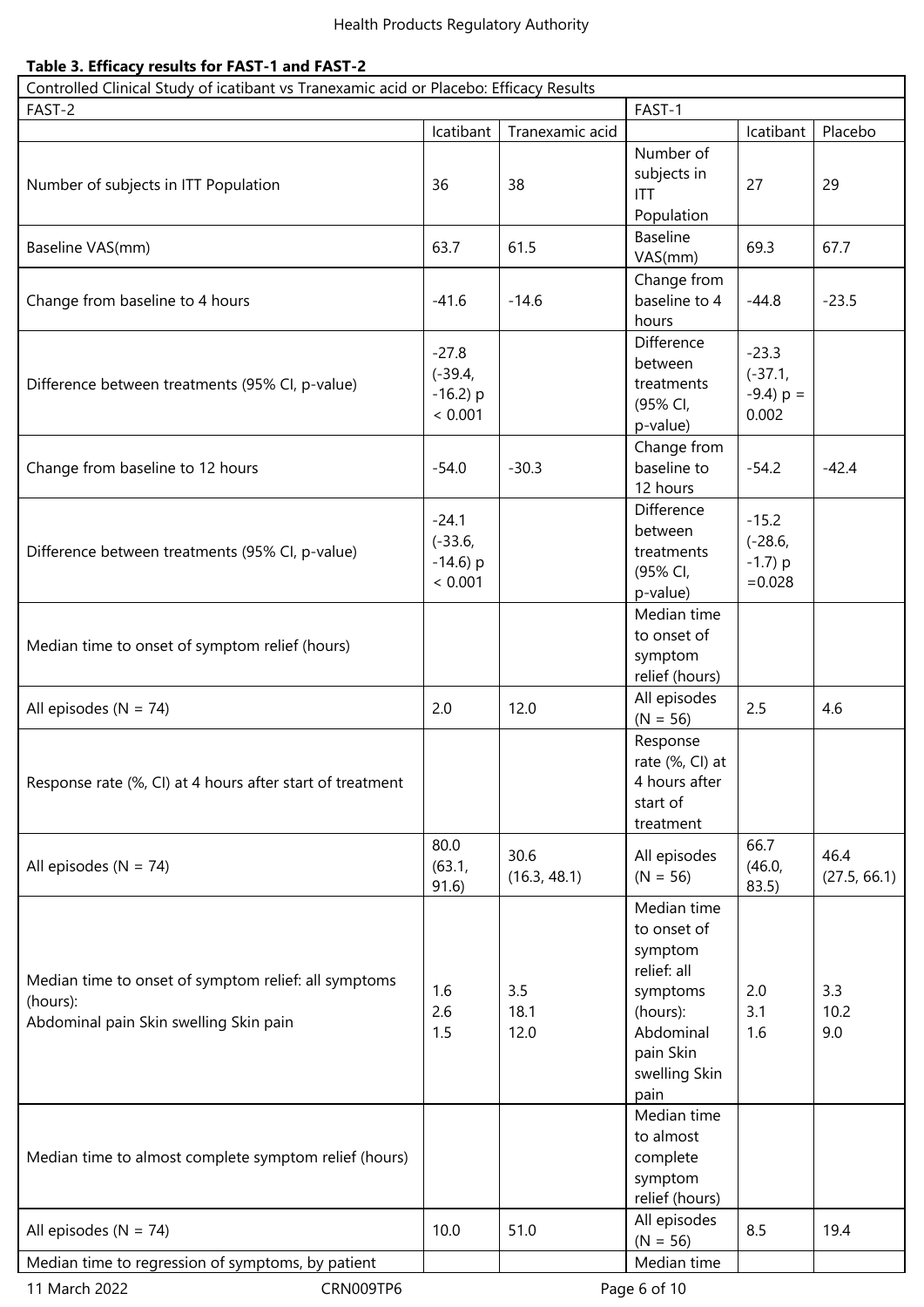| (hours)                                                             |     |     | to regression<br>of symptoms,<br>by patient<br>(hours)                          |     |      |
|---------------------------------------------------------------------|-----|-----|---------------------------------------------------------------------------------|-----|------|
| All episodes $(N = 74)$                                             | 0.8 | 7.9 | All episodes<br>$(N = 56)$                                                      | 0.8 | 16.9 |
| Median time to overall patient improvement, by<br>physician (hours) |     |     | Median time<br>to overall<br>patient<br>improvement,<br>by physician<br>(hours) |     |      |
| All episodes ( $N = 74$ )                                           | 1.5 | 6.9 | All episodes<br>$(N = 56)$                                                      | 1.0 | 5.7  |

## **Table 4. Efficacy results for FAST-3**

| <b>Efficacy Results: FAST-3; Controlled Phase--ITT population</b>         |                  |                  |                |         |  |
|---------------------------------------------------------------------------|------------------|------------------|----------------|---------|--|
| <b>Endpoint</b>                                                           | <b>Statistic</b> | <b>Icatibant</b> | <b>Placebo</b> | p-value |  |
|                                                                           |                  | $(n = 43)$       | $(n=45)$       |         |  |
| Primary Endpoint                                                          |                  |                  |                |         |  |
| Time to Onset of Symptom Relief-- Composite VAS (hours)                   | Median           | 2.0              | 19.8           | < 0.001 |  |
| Other Endpoints                                                           |                  |                  |                |         |  |
| Time to Onset of Primary Symptom Relief (hours)                           | Median           | 1.5              | 18.5           | < 0.001 |  |
| Change in Composite VAS Score at 2 hours after treatment                  | Mean             | $-19.74$         | $-7.49$        | < 0.001 |  |
| Change in Composite Subject-Assessed Symptom Score at 2 hours             | Mean             | $-0.53$          | $-0.22$        | < 0.001 |  |
| Change in Composite Investigator-Assessed Symptom Score at 2 hours        | Mean             | $-0.44$          | $-0.19$        | < 0.001 |  |
| Time to Almost Complete Symptom Relief (hours)                            | Median           | 8.0              | 36.0           | 0.012   |  |
| Time to Subject-Assessed Initial Symptom Improvement (hours)              | Median           | 0.8              | 3.5            | < 0.001 |  |
| Time to Investigator- Assessed Initial Visual Symptom Improvement (hours) | Median           | 0.8              | 3.4            | < 0.001 |  |

A total of 66 patients with attacks of HAE affecting the larynx were treated in these controlled Phase III clinical trials. The results were similar to patients with non-laryngeal attacks of HAE with respect to time to onset of symptom relief. *Paediatric population*

An open label, non-randomised single-arm study (HGT-FIR-086) was performed with a total of 32 patients. All patients received at least one dose of icatibant (0.4mg/kg body weight up to a maximum dose of 30 mg) and the majority of patients were followed up for a minimum of 6 months. Eleven patients were of prepubertal status and 21 patients were either pubertal or postpubertal.

The efficacy population consisted of 22 patients who had been treated with icatibant (11 prepubertal and 11 pubertal/postpubertal) for HAE attack.

The primary efficacy endpoint was the time to onset of symptom relief (TOSR) measured using a composite investigator-reported symptom score. Time to symptom relief was defined as the duration of time (in hours) taken for improvement of symptoms to occur by a magnitude of 20%.

Overall the median time to onset of symptom relief was 1.0 hour (95% confidence interval, 1.0-1.1 hours). At 1 and 2 hours post treatment, approximately 50% and 90% of patients experienced onset of symptom relief, respectively. Overall, the median time to minimal symptoms (earliest time post treatment when all symptoms were either mild or absent) was 1.1 hours (95% confidence interval, 1.0-2.0 hours).

## **5.2 Pharmacokinetic properties**

The pharmacokinetics of icatibant has been characterized by studies using both intravenous and subcutaneous administration to healthy volunteers and patients. The pharmacokinetic profile of icatibant in patients with HAE is similar to that in healthy volunteers.

#### **Absorption**

11 March 2022 CRN009TP6 Page 7 of 10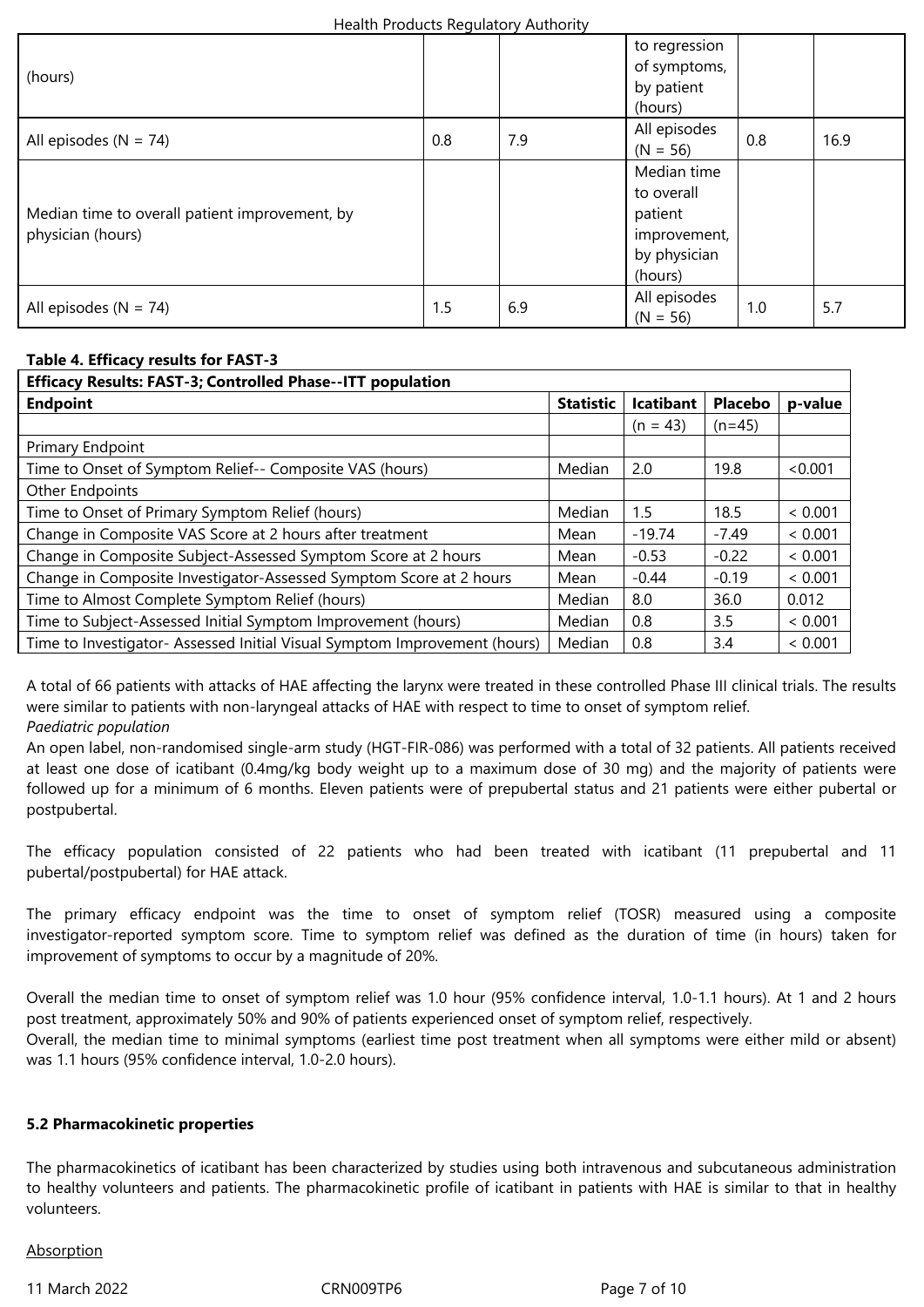Following subcutaneous administration, the absolute bioavailability of icatibant is 97%. The time to maximum concentration is approximately 30 minutes.

## Distribution

Icatibant volume of distribution (Vss) is about 20-25 L. Plasma protein binding is 44%. Elimination

Icatibant is mainly eliminated by metabolism with less than 10% of the dose eliminated in the urine as unchanged drug. Clearance is about 15-20 l/h and independent of dose. The terminal plasma half-life is about 1-2 hours.

#### Biotransformation

Icatibant is extensively metabolized by proteolytic enzymes to inactive metabolites that are primarily excreted in the urine.

*In vitro*studies have confirmed that icatibant is not degraded by oxidative metabolic pathways and is not an inhibitor of major cytochrome P450 (CYP) isoenzymes (CYP 1A2, 2A6, 2B6, 2C8, 2C9, 2C19, 2D6, 2E1, and 3A4) and is not an inducer of CYP 1A2 and 3A4.

#### Special populations

#### *Elderly*

Data suggest an age-related decline in clearance resulting in about 50-60% higher exposure in older people (75-80 years) compared to patients aged 40 years.

#### *Gender*

Data suggest that there is no difference in the clearance between females and males after correcting for body weight.

#### *Hepatic and Renal Impairment*

Limited data suggest that icatibant exposure is not influenced by hepatic or renal impairment.

## *Race*

Information on individual race effect is limited. Available exposure data suggest no difference in the clearance between non-White (n=40) and White (n=132) subjects.

#### *Paediatric population*

The pharmacokinetics of icatibant were characterized in paediatric HAE patients in study HGT-FIR- 086 (see section 5.1). Following a single subcutaneous administration (0.4 mg/kg up to a maximum of 30 mg), the time to maximum concentration is approximately 30 minutes and the terminal half-life is about 2 hours. There are no observed differences in the exposure to icatibant between HAE patients with and without an attack. Population pharmacokinetic modelling using both adult and paediatric data showed that clearance of icatibant is related to body weight with lower clearance values noted for lower body weights in the paediatric HAE population. Based on modelling for weight banded dosing, the predicted exposure to icatibant in the paediatric HAE population (see section 4.2) is lower than the observed exposure in studies conducted with adult HAE patients.

## **5.3 Preclinical safety data**

Repeated-dose studies of up to 6-months duration in rats and 9-months duration in dogs have been conducted. In both rats and dogs, there was a dose-related reduction in circulating sex hormone levels and the repeated use of icatibant reversibly delayed sexual maturation.

Maximum daily exposures defined by area under the curve (AUC) at the No Observed Adverse Effect Levels (NOAEL) in the 9-month study in dog were 2.3 times the AUC in adult humans after a subcutaneous dose of 30 mg. A NOAEL was not measurable in the rat study, however, all of the findings from that study showed either completely or partially reversible effects in treated rats.

Adrenal gland hypertrophy was observed at all doses tested in rats. Adrenal gland hypertrophy was seen to reverse after cessation of icatibant treatment. The clinical relevance of the adrenal gland findings is unknown.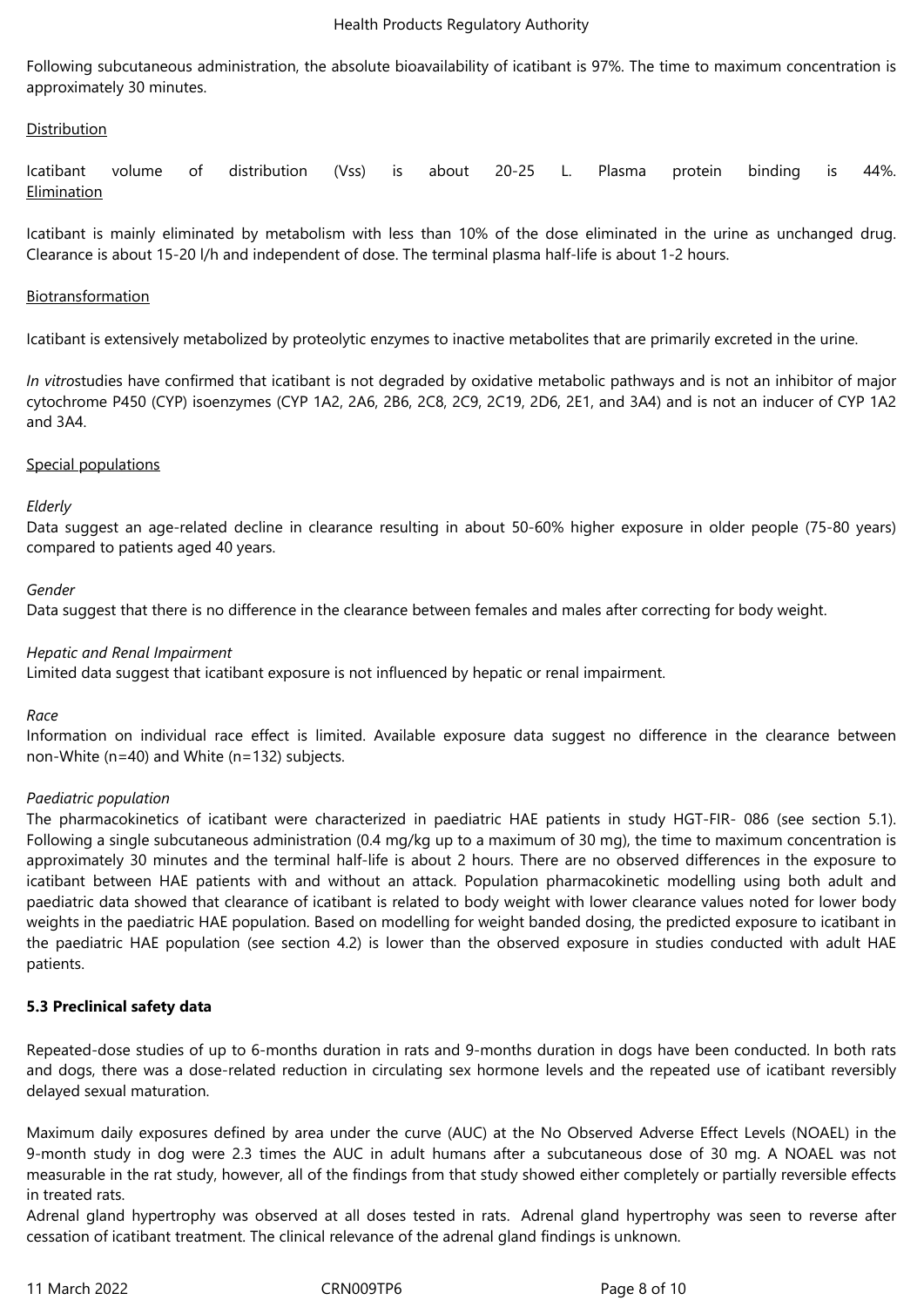Icatibant had no effect on the fertility of male mice (top dose 80.8 mg/kg/day) and rats (top dose 10 mg/kg/day).

In a 2 year study to evaluate the carcinogenic potential of icatibant in rats, daily doses giving exposure levels up to approximately 2-fold that achieved after a therapeutic dose in humans had no effect on the incidence or morphology of tumours. Results do not indicate a carcinogenic potential for icatibant.

In a standard battery of *invitro* and *in vivo* tests icatibant was not genotoxic.

Icatibant was not teratogenic when administered by SC injection during early embryonic and fetal development in rat (top dose 25 mg/kg/day) and rabbit (top dose 10 mg/kg/day). Icatibant is a potent antagonist of bradykinin and therefore, at high dose levels, treatment can have effects on the uterine implantation process and subsequent uterine stability in early pregnancy. These uterine effects also manifest in late stage pregnancy where icatibant exhibits a tocolytic effect resulting in delayed parturition in the rat, with increased fetal distress and perinatal death at high doses (10 mg/kg/day).

A 2-week subcutaneous dose range finding study in juvenile rats identified 25 mg/kg/day as a maximally tolerated dose. In the pivotal juvenile toxicity study in which sexually immature rats were treated daily with 3 mg/kg/day for 7 weeks, atrophy of testes and epididymides were observed; the observed microscopic findings were partially reversible. Similar effects of icatibant on reproductive tissue were seen in sexually mature rats and dogs. These tissue findings were consistent with reported effects on gonadotrophins and during the subsequent treatment-free period appear to be reversible.

Icatibant did not elicit any cardiac conduction change *in vitro* (hERG channel) or *in vivo*in normal dogs or in various dog models (ventricular pacing, physical exertion and coronary ligation) where no associated hemodynamic changes were observed. Icatibant has been shown to aggravate induced cardiac ischemia in several non-clinical models, although a detrimental effect has not consistently been shown in acute ischemia.

#### **6 PHARMACEUTICAL PARTICULARS**

#### **6.1 List of excipients**

Sodium chloride Acetic acid, glacial (for pH adjustment) Sodium hydroxide (for pH adjustment) Water for injections

#### **6.2 Incompatibilities**

Not applicable.

#### **6.3 Shelf life**

Shelf life of the medicinal product in its original package before opening: 2 years

#### **6.4 Special precautions for storage**

Do not store above 30 °C. Do not freeze.

#### **6.5 Nature and contents of container**

3 ml of solution in a 3 ml pre-filled syringe (type I glass) with plunger stopper (bromobutyl coated with fluorocarbon polymer). A hypodermic needle (25 G; 16 mm) is included in the pack.

Pack size of one pre-filled syringe with one needle or a multipack containing three pre-filled syringes with three needles.

Not all pack sizes may be marketed.

#### **6.6 Special precautions for disposal and other handling**

11 March 2022 CRN009TP6 Page 9 of 10